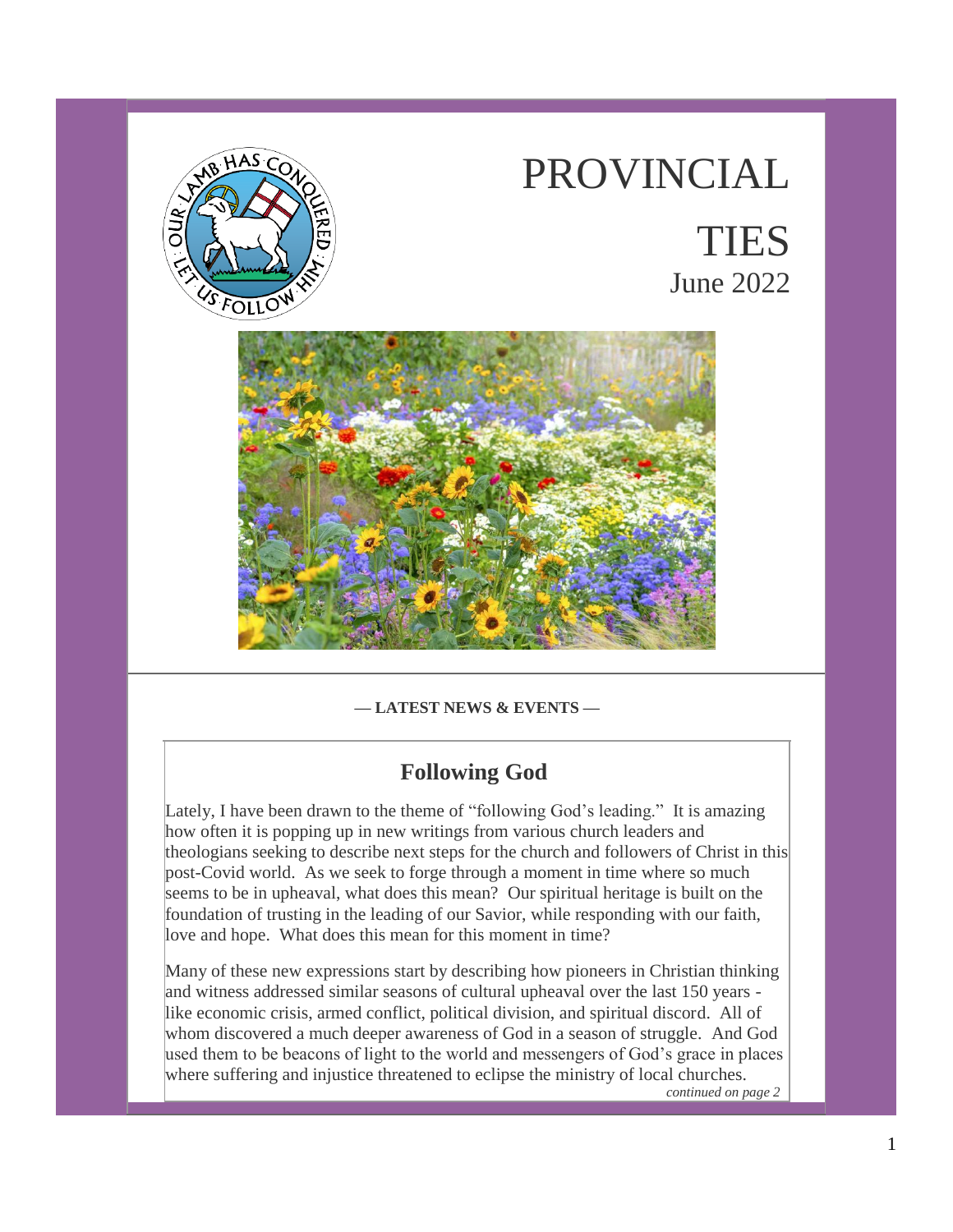This theme is found in the hymn, "When We Lift Our Pack and Go" (793, Moravian Book of Worship – 1995). It is echoed in the chorus: "God is in the other place, God is in another's face, in the faith we travel by, God is in the other place." This was the theme of the 2022 Synod. Drawn from this hymn written by the Shirley Erena Murray. Born in 1931 in New Zealand, she was raised in the Methodist Church but became Presbyterian after she married John Stewart Murray – who served as the Moderator of the Presbyterian Church of New Zealand. The hymn captures the bitter sweetness clergy families go through when they are called to a new place of service, and away from close connections and friendship in the former congregation or ministry setting. The Rouths are going through this as I take on my new role within the Provincial Elders Conference and prepare to depart a second time from the Grace congregation in Mt. Airy.

I take comfort in the stories of great hope that emerged from the struggle to find faith during a time of upheaval. And especially in hymn expressions that capture the discovery of faith, love and hope at a deeper level when the journey of following God carried the writer to new discoveries and new understandings of God's presence. Suddenly all places and all situations become sacred because God is there.

"Following God" is the point of the hymn. Trusting that God is always in the journey and just as much in the new places and new expressions of ministry we are led to as in the places that have nurtured us. I invite you to join me, along with many church leaders and ministry partners who sense God's Spirit is seeking to call us forth to more ministry with our neighbors and the unchurched – and in some cases using forms of ministry that will be new to us.

I invite you to look for God in the places and faces beyond our comfort zones. To listen carefully for where and with whom God is calling you to minister. I am so grateful for the courage of Synod and the many delegates who gathered to build a vision for our shared ministry – one which our PEC and Provincial staff will now work to develop and communicate back to you in a manner that helps us pool together our collective faith, love and hope in ministry for our Savior and to the world.

Let us remember: "No one has even seen God. If we love each other, God remains in us and God's love is made perfect in us." 1 John 4:12

*Submitted by Neil Routh, President, PEC*

## **From the Provincial Financial Office**

**Housing Allowances** – Now that we are half way through the year, it is a good time to recheck how much of your minister's compensation is designated as "housing allowance." If your minister has had a significant increase in housing related costs, such as unexpected repairs, major remodeling, new appliances, loan prepayment, etc., then the amount you have currently designated may be too low. There are limitations on how much a minister can claim as a housing allowance but, if appropriate, increasing the amount designated costs the Church nothing and potentially saves the minister from paying needless federal and state income taxes. There is the common misconception that housing allowances can only be changed at the beginning of the year. *continued on page 3*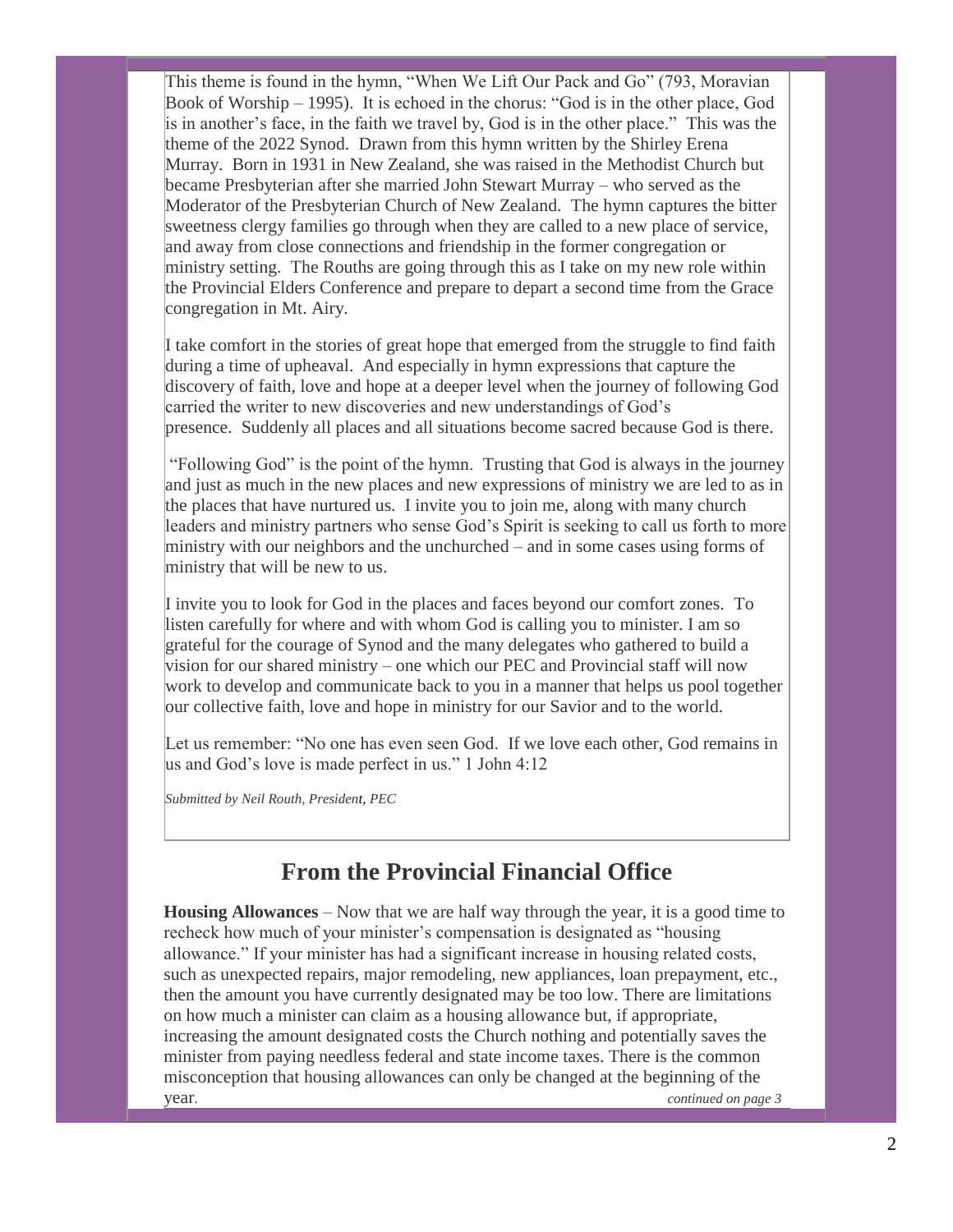This is not true. They can be changed at any time during the year. Obviously, any change needs to be approved by your Church Board and properly reflected on the Church's monthly payroll voucher. If you have any questions in this area, please give us a call.

**2021 Church Audits:** All church audits were due April 15th. I am currently missing 20. Please get these in as soon as possible. I am already working on the 2023 budget.

**New Provincial Share Formula** – Synod approved a new simplified formula for calculating the Provincial Share. The new formula is solely based on the church's operating revenue. Operating revenue includes all receipts garnered for the general operations of the church congregation. The Table below will be used for the initial 2023 calculation. More information will be available at a later date.

| Annual<br>Operating<br>Revenue up to: | Indexed<br>Percentage | <b>Share Dollars</b>                                    |
|---------------------------------------|-----------------------|---------------------------------------------------------|
| $0 - $50,000$                         | 10%                   | $$0.00 - $5,000$                                        |
| Above \$50,000<br>to \$75,000         | 12%                   | \$5,000 plus 12%<br>of the amount<br>over \$50,000      |
| Above \$75,000<br>to \$10,000         | 14%                   | \$8,000 plus 14%<br>of the amount<br>over \$75,000      |
| Above \$100,000<br>to \$125,000       | 16%                   | \$11,500 plus<br>16% of the<br>amount over<br>\$125.000 |
| Above \$125,000                       | 18%                   | \$15,500 plus<br>18% of the<br>amount over<br>\$125,000 |

## **Reference Table for Calculating Provincial Share:**

## **Commission on Congregational Development**



Dear Friend Travelers,

Yesterday at the Ordination of Margaret Norris, Bishop Wayne Burkette reminded us all that our call to ministry is to accompany one another through the labyrinth of the world with support, comfort and hope. I appreciated the reminder that we are on the Way of Jesus together! I hope this update on the work of the Commission on Congregational Development finds you well and that we can all find more ways to walk together in faith, love and hope!

I would like to announce that the Commission on Congregational Development has been appointed!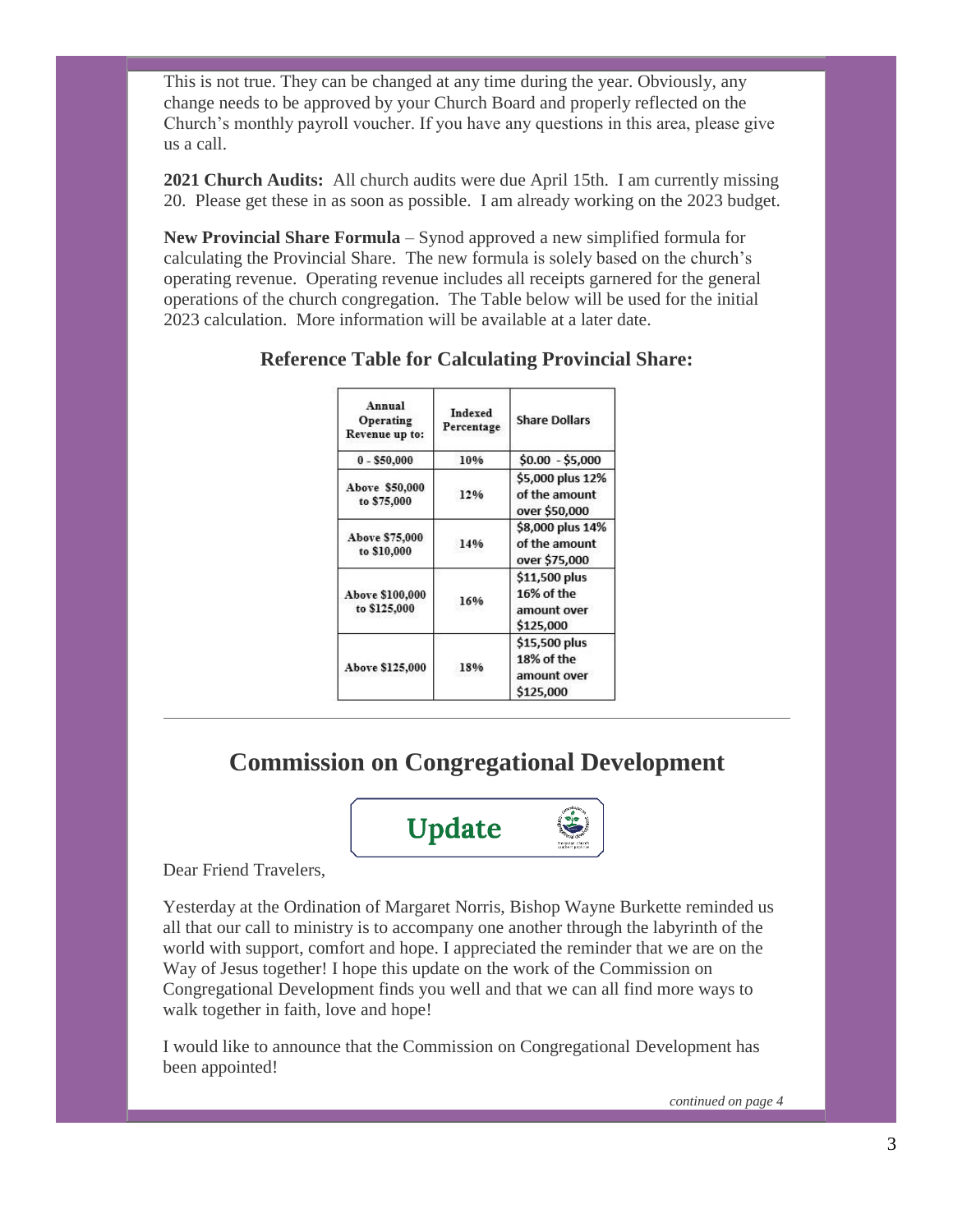Introducing our team,

- Rev. Eulencine Christopher, South Florida Pastorate
- Mark Coleman, Grace Moravian Church
- Rt. Rev. Sam Gray, New Philadelphia
- Michael Terry, Rural Hall
- Evie Blum, New Philadelphia Certified Church Educator
- PEC representative, TBD

The Commission has begun meeting and is focusing on our provincial purpose statement: *to equip Moravian Christians and congregations to be agents of God's transforming love in the world providing resources for spiritual growth, community, and mission.* We are using this time of transition to listen to clergy, congregations and ministries partners for the ways we can best live out our part of this purpose in our province. We are looking forward to building on the energy and direction of Synod through the incoming PEC to support, encourage and resource congregations in the Southern Province for greater healthy, vision and vitality!

## **Upcoming events for your calendar**

\*\*Lending Library Hours Change\*\* Closed on Fridays Closed July 4-8 and July 21st

Sunday August 21, 2022, 2-4pm: [Moravian Children's Festival](https://www.moravian.org/ccd/2022/03/16/childrens-festival-lovefeast-2022-august-21st-2022/)

We are also starting up some new recurring events in an effort to create time and space for networking among leaders in in our province and feedback loops so that the CCD can hear directly from you about what resources are most needed and how we can effectively support you. We hope you will take advantage of these events. Also note that you can reach out to make an appointment at any time for specific ideas, resources or conversation.



#### **Recurring Events for Clergy and Lay Leaders** Pastor to Pastor

- Monthly pastor to pastor meeting [via Zoom,](https://us02web.zoom.us/j/87597860559) on the Second Tuesday of the month from 12p-1p.
- Opportunity to check in with one another
- Pray together for the church
- Share updates or needs with each other and provincial staff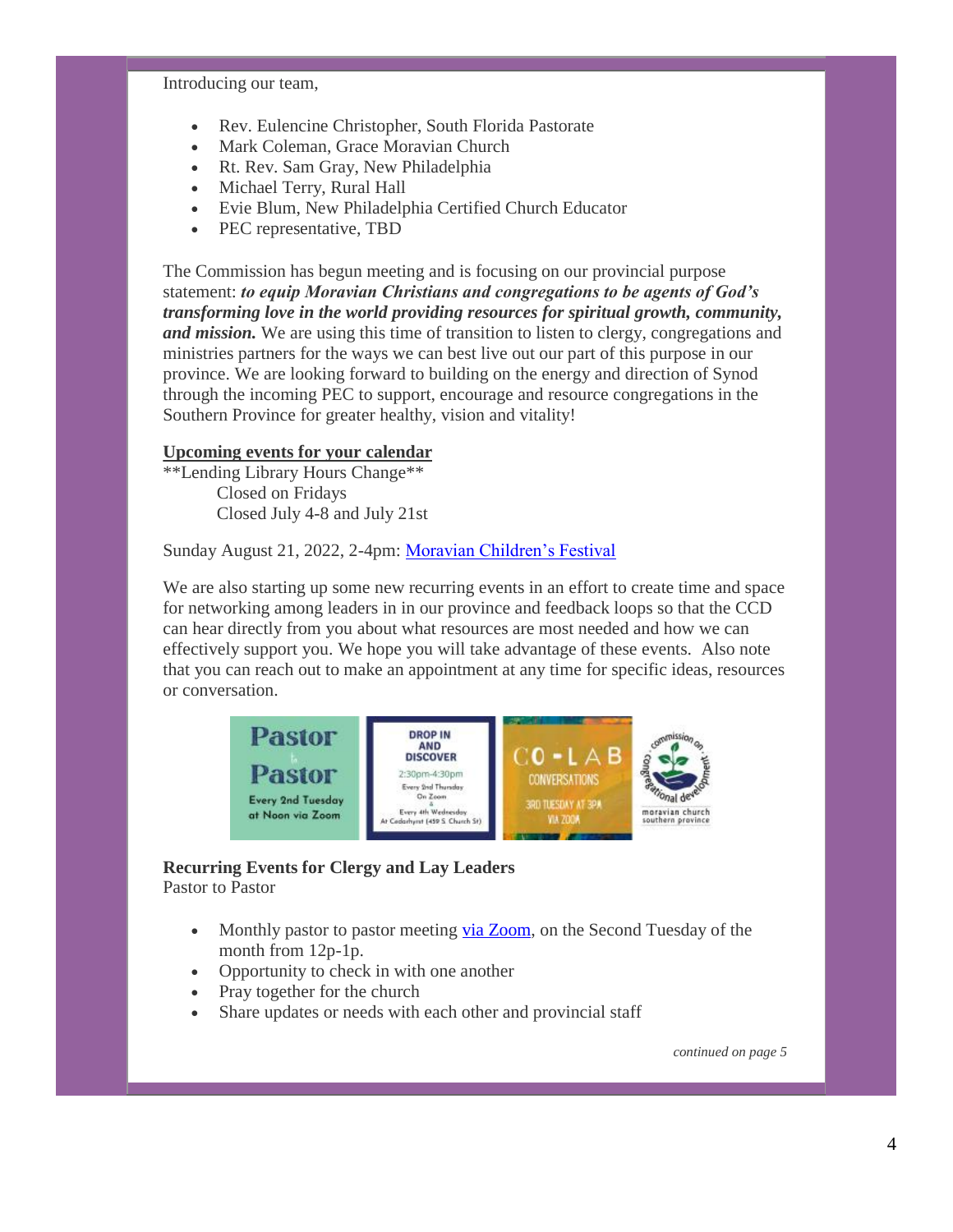#### Drop in and Discover

- Two events each month: one [via Zoom](https://us02web.zoom.us/j/82103829583) (every 2nd Thursday from 2:30- 4:30pm) and one in Cedarhyrst [459 S. Church St, Winston-Salem](every 4th Wednesday from 2:30-4:30pm)
- Ask questions about resources, check out the lending library, or just to chat about ideas or plans you are working on and would like a conversation partner to flesh them out.
- Open to laity and clergy

## CO-LAB conversations: *Topic for June: Web resources for continuing education for clergy.*

- A monthly [Zoom conversation](https://us02web.zoom.us/j/82721052680) with a particular topic on the 3rd Tuesday of the month at 3pm.
- Topics ranging from Best Practices of Board leadership, faith formation planning, and keeping your church register up to date.
- Open to laity and clergy
- These gatherings will be recorded and shared on our [CCD Youtube Channel.](https://www.youtube.com/channel/UCqIptRoe04O1L2yhudnN3xw)
- Please share with me topics that would be helpful to your ministry
- Are there topics that you would be willing to lead?
	- $\circ$  We have a tremendous amount of expertise among us and this is a place where we can share what we are doing to support and encourage one another.

#### **All basic information can be found on our website** [www.moravian.org/ccd](http://www.moravian.org/ccd)

At synod a few other suggestions came up for other times and formats for pastors to connect, share best practices, and crowd source resources from one another. If you have ideas, I would love to hear them! I am also interested in those of us who would be able to help coordinate gatherings as we move along, if that is something you might be interested in helping with let me know.

*Submitted by Rebecca Craver, Director, Commission on Congregational Development*



## **Grant applications are due July 15**

By Vince Holbrook

The deadline to apply for a grant from the Moraivan Ministries Foundation's Field of Interest Funds is July 15. Contact Ainsley Davis at [adavis.mmfa.info](http://adavis.mmfa.info/) to schedule a consultation and receive an application. Grants will be awarded on August 13. The following funds will be making grants: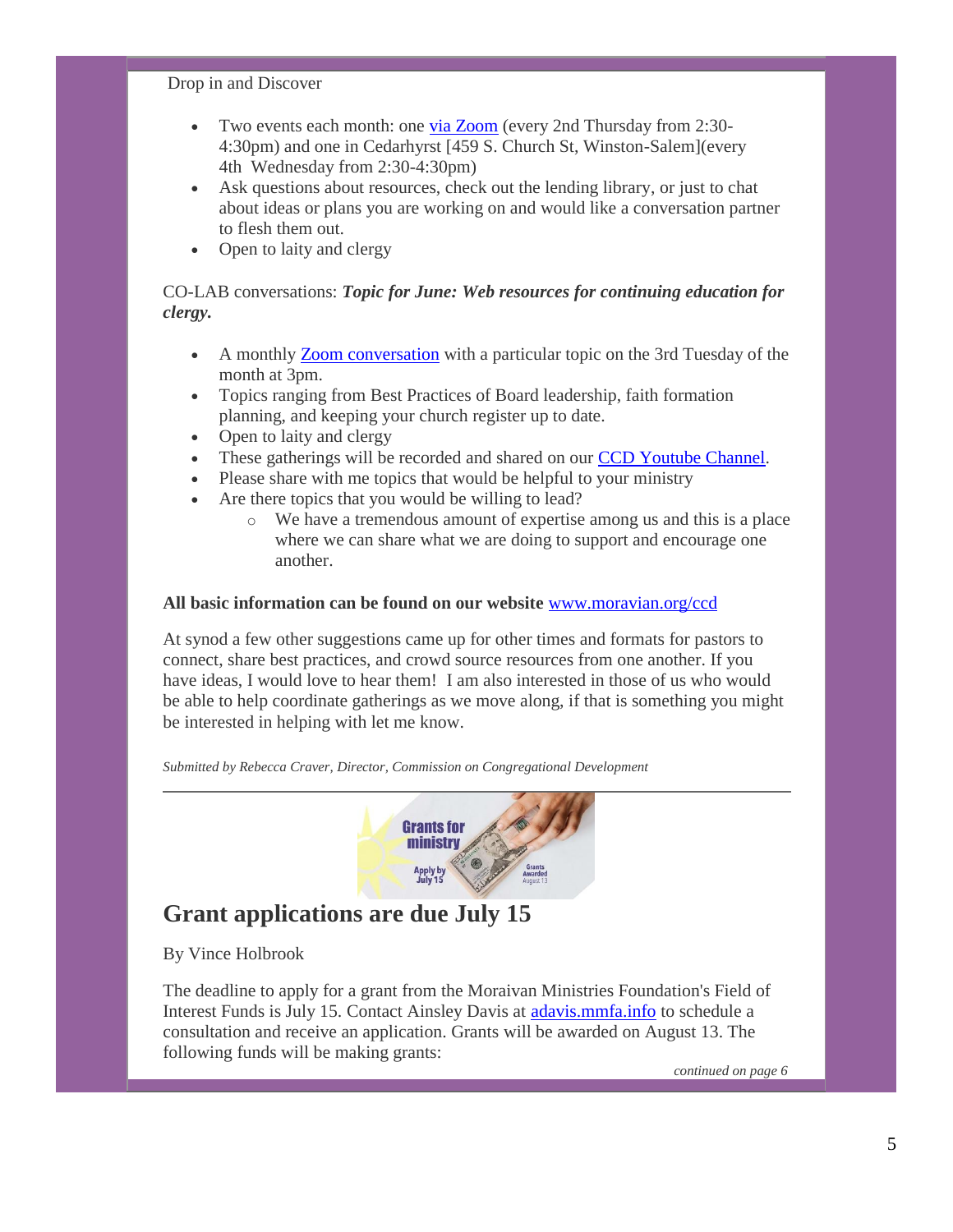- Hunger & Thirst
- Clothing
- Prison Ministry
- Healing & Health
- Housing
- Environmental Stewardship
- Racial Awareness, Equity, & Reconciliation

How can your Moravian congregation, fellowship, emerging ministry, or agency could benefit from grant funding for ministry? Visit MMFA's **Grant Central Station** <https://mmfa.info/grant/>

# **Concerns and Celebrations**

#### **Pastoral Changes:**

**Margaret Norris** has accepted a call to become pastor of Hope Moravian Church. She concluded her ministry at Home Moravian Church as Director of Christian Education on June 5 where she has served since 2014. Margaret was ordained June 12, 2022 at Home Moravian Church with the Rt. Rev. Dr. Wayne Burkette officiating. She will be installed as pastor of Hope Moravian on July 10th during morning worship. Please keep Margaret, her family, and the Home and Hope congregations in prayer through this transition period.

Sister **Cheryl G. Cottingham** retired from active ministry of the Moravian Church effective May 20, 2022. Sister Cottingham was ordained a deacon in the Moravian Church on April 18, 2010 and consecrated a presbyter November 15, 2015. Prior to entering the ministry sister Cottingham served as a Director of Christian Education for 12 years. After her ordination Cheryl served the congregation of Immanuel New Eden located in Winston-Salem, NC until her retirement. We express deep appreciation to Cheryl for her faithful and dedicated service to the Moravian Church and wish her many blessings in retirement.

Brother **Craig Troutman** retired from active ministry of the Moravian Church effective May 31, 2022. Brother Troutman was ordained a deacon in the Moravian Church on February 14, 1982 and consecrated a presbyter December 20, 1987. For the first three years of his ministry Brother Troutman served as Associate Pastor of Ardmore Moravian Church in Winston-Salem, NC and for the following 37 years he served as Pastor of the Raleigh Moravian Church in Raleigh, NC. We express deep appreciation to Craig for his faithful and dedicated service to the Moravian Church and wish him many blessings in retirement.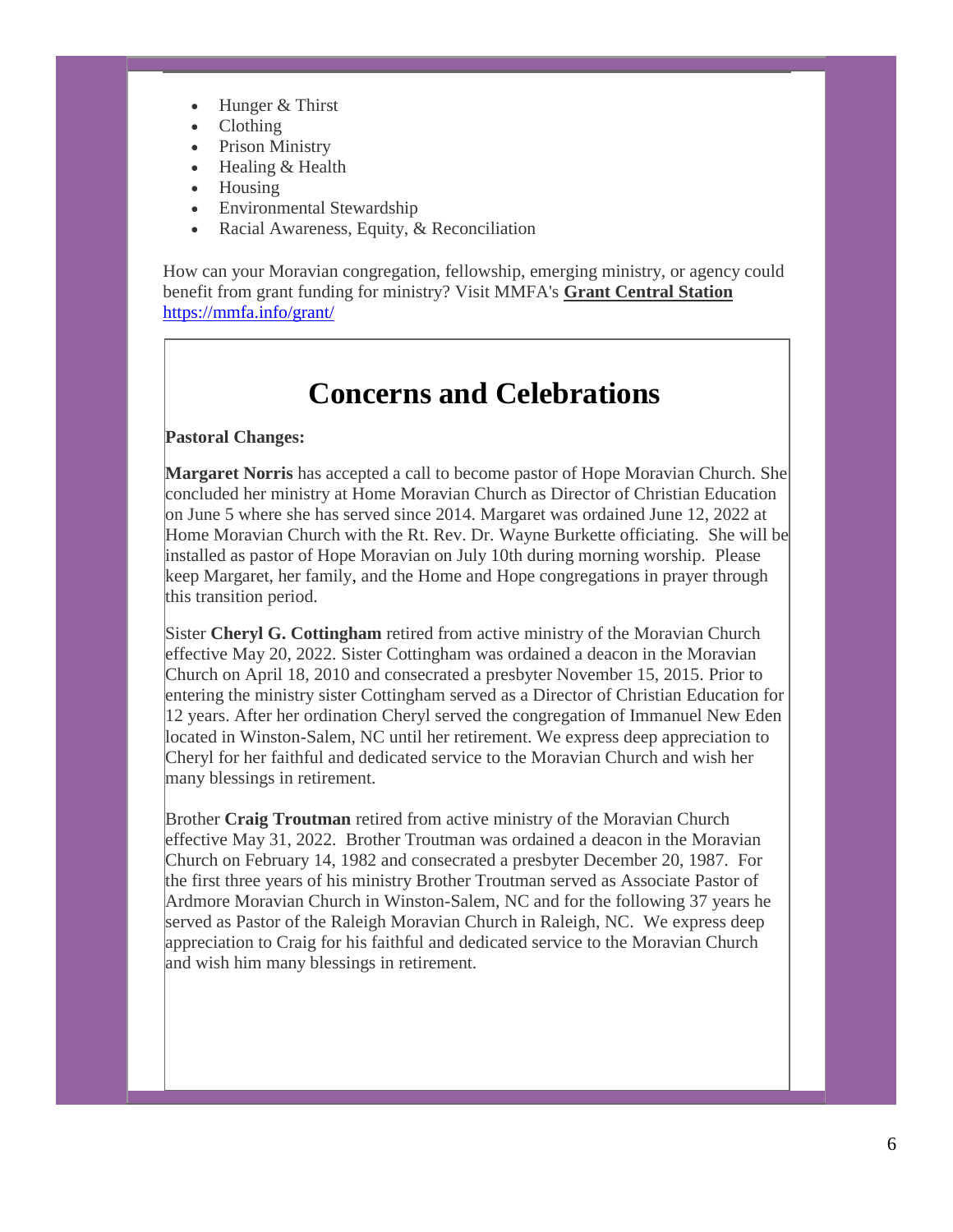# *Ordination Anniversaries for June 2022*

| Dion Christioher31 yrs. |  |
|-------------------------|--|
|                         |  |
|                         |  |
|                         |  |
|                         |  |
|                         |  |
|                         |  |
|                         |  |
| David Guthrie 36 yrs.   |  |
|                         |  |
|                         |  |
|                         |  |
|                         |  |
|                         |  |
|                         |  |
|                         |  |
|                         |  |
|                         |  |
|                         |  |
|                         |  |
|                         |  |
|                         |  |
|                         |  |
|                         |  |

# *Congratulations and God Bless You!*

# *For Your June Calendar*

12-18 – LR Mission Camp. Week 1, grades completed 6th-12th 12-18 LR Pre Junior Camp, grades 3rd and 5th 19-25 LR Creative Arts Camp, grades completed 3rd-8th 23 - PEC Meeting, Cedarhyrst 24-26 LR Pre Junior Camp, grades completed 1st and 2nd 26-July 2 LR Middle High 1 Camp, grades completed 6th-8th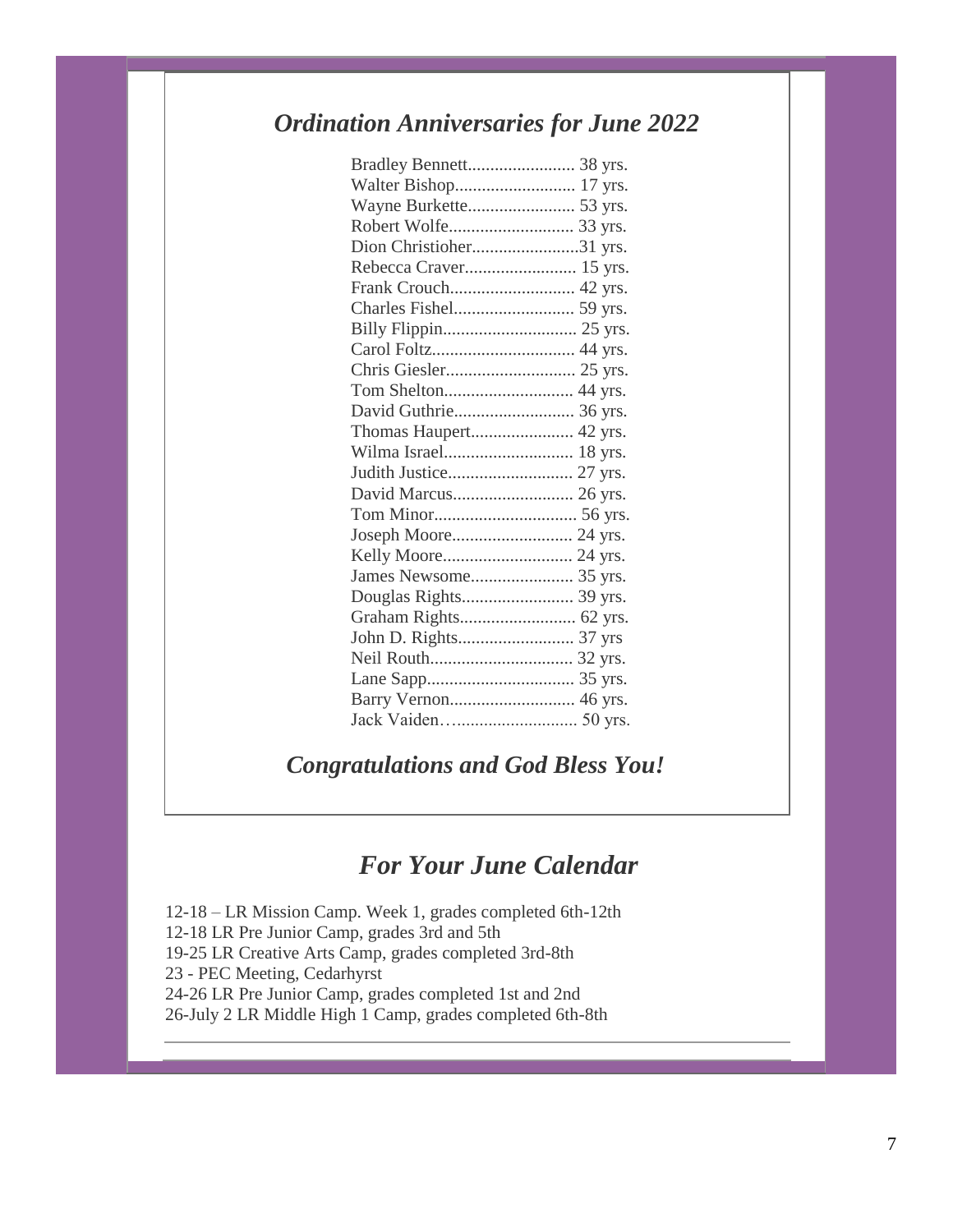

The 2022 Spiritual Life Retreat, "Daughters of the Kingdom (Faith. Grace. Feet)" will be Friday September 16 – Sunday September 18, 2022 with Retreat Facilitator: Sister Traci Fisher (daughter of Hope Moravian in Winston-Salem, NC) at Laurel Ridge Camp and Conference Center.

The Spiritual Life Retreat is an opportunity for *all* women in the Province to gather for spiritual renewal and fellowship.

To register please contact the PWB office at 336.722.4911 or  $\frac{pwbmcsp@gmail.com}{pwbmcsp@gmail.com}$ 

*Submitted by Cindy Lamb*

## **PEC Report for June**

The Provincial Elders' Conference met on April 5 and 24, and May 3 and 19, for our final meetings before Synod. The Elders spent time in devotion and prayer for our province, congregations, and members, and for the work of the worldwide church. PEC took actions as needed in the many areas of ministry in our province, as well as in regard to financial and legal matters.

Congregational Development: received reports from Director of Congregational Development Rebecca Craver; reviewed recent quadrennial reviews; discussed matters relating to the Florida district and the South Florida Pastorate; discussed interim and supply pastor leadership for Bethabara, Hopewell, Immanuel New Eden, Kernersville, Leaksville, Mizpah, and Raleigh; issued the call to Sister Margaret Norris to serve as pastor at Hope Moravian, and rejoiced with the acceptance of that call; and reviewed call processes in several congregations.

Commission on Ministry: acknowledged, with gratitude for their service, the retirements of Cheryl Cottingham and Craig Troutman; received a report on the consecration of Heather Vacek as a presbyter; discussed a request for consideration of specialized ministry; and noted the ordination of Margaret Norris scheduled for June 12.

Synod Planning and Implementation: continued working with the Synod Planning Committee on details concerning the June 1-4 synod; received reports from the April 23 delegate gathering.

Interprovincial, Unity, and Ecumenical: Kapp represented the Southern Province at the meeting of the Unity Board held in the Czech Republic, and presented a report to PEC upon his return.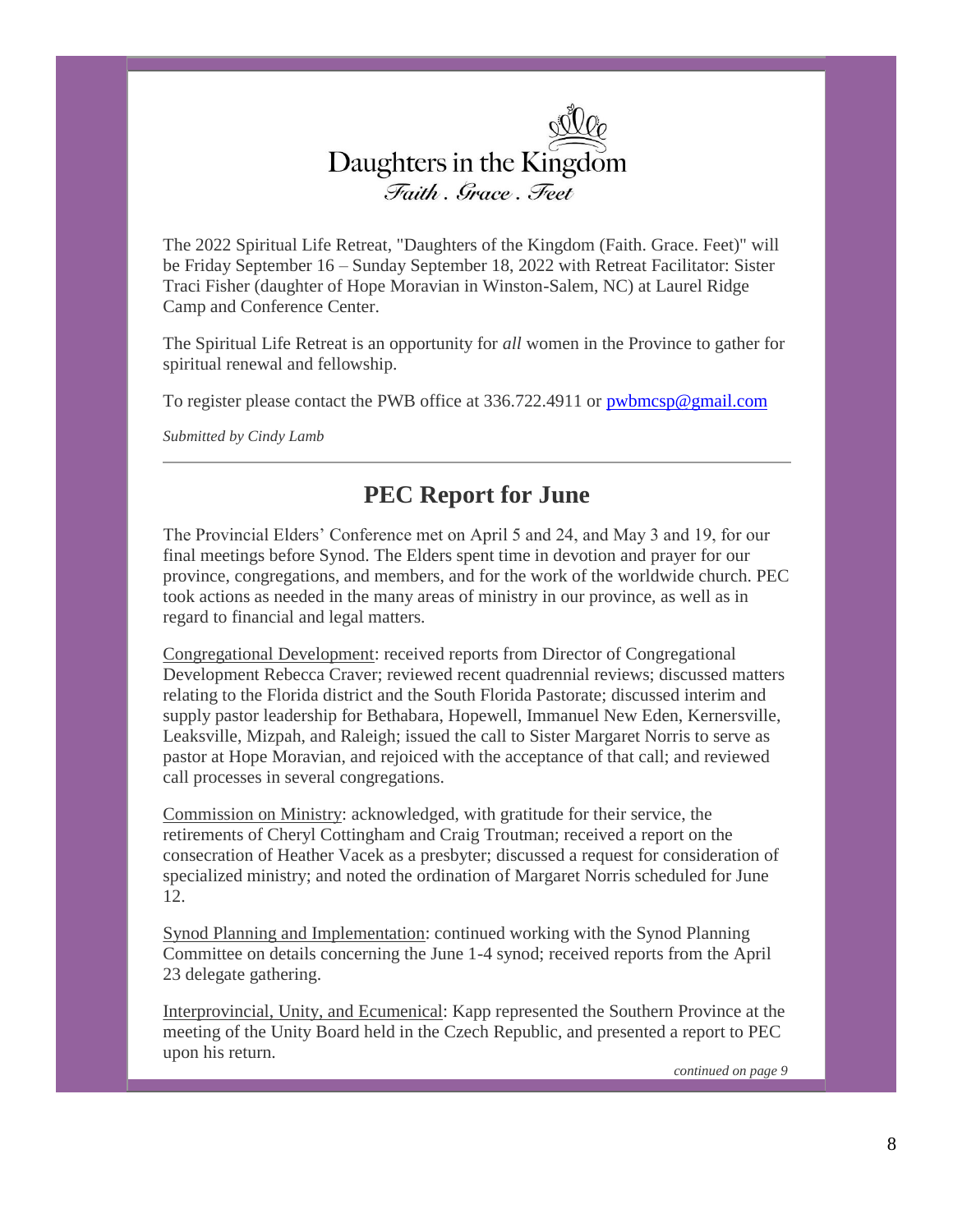PEC spent time reflecting on our four years' service together, in thanksgiving for God's presence, guidance, and grace, and for the gifts brought by each member of PEC to this service.

*Submitted by Nola Knouse*

# **Southern Province Archivist Named**

The Provincial Elders Conference is pleased to announce that Meaghan O'Riordan has been chosen as the new archivist for the Southern Province. Meaghan has been an archivist at Emory University's Rose Library since 2016, where her career has focused on developing, implementing and overseeing a programmatic approach to ensure manuscripts, archives and rare book collections in all formats and across all collecting areas are appropriately tracked, accessioned, described, discoverable and available for use. She also completed several projects to enhance collection management, including a database of containers in the Library's holdings, a database of Rose Library acquisitions from 2012-present and transcription of legacy accession records into ArchivesSpace.

Meaghan's resume lists more than 15 professional presentations and 11 professional publications she has authored or coauthored since 2014 including most recently: Davis, R.K.J. & M. O'Riordan. Accessioning, archival in P. Franks (Ed.), The Handbook of Archival Practice, 2021. She is professionally active in the Society of American Archivists, for which she co-chairs the Best Practices for Archival Accessioning Working Group and sits on the steering committee for the Accessioning, Acquisitions & Appraisal Section. She also is a peer reviewer for the Journal of Contemporary Archival Studies and member of the Rare Books and Manuscript Section of the Association of College and Research Libraries, a division of the American Library Association.

A native of Welcome, N.C., Meaghan simultaneously earned two bachelor's degrees at NCSU, one in English and one in Religious Studies, graduating summa cum laude. She holds two master's degrees: an MS in Library Science from UNC Chapel Hill and a Master of Theological Studies from Emory University (with transferring credits from Duke University). After completing her MLIS, she worked in the Special Collections Research Center at North Carolina State University. She also has public library experience.

Meaghan is very familiar with the Moravian Church and its history and knows German. She and her husband were married in St. Philips Moravian Church.

The PEC expresses great appreciation to the search committee that shepherded the archivist search, including Margaret Burri, assistant director for Academic Liaison and Special Collections at Johns Hopkins University's library; Dr. Kevin Cherry, retired deputy secretary and director of North Carolina's Office of Archives and History, Dept. of Cultural Resources (the only committee member not a Moravian but who knows the Moravian Archives well); Heather Fearnbach, president and owner of Fearnbach History Services, Inc. and member of the Archives Commission; Paul Peucker, archivist of the Northern Province Archives; Tim Pyatt, dean of Wake Forest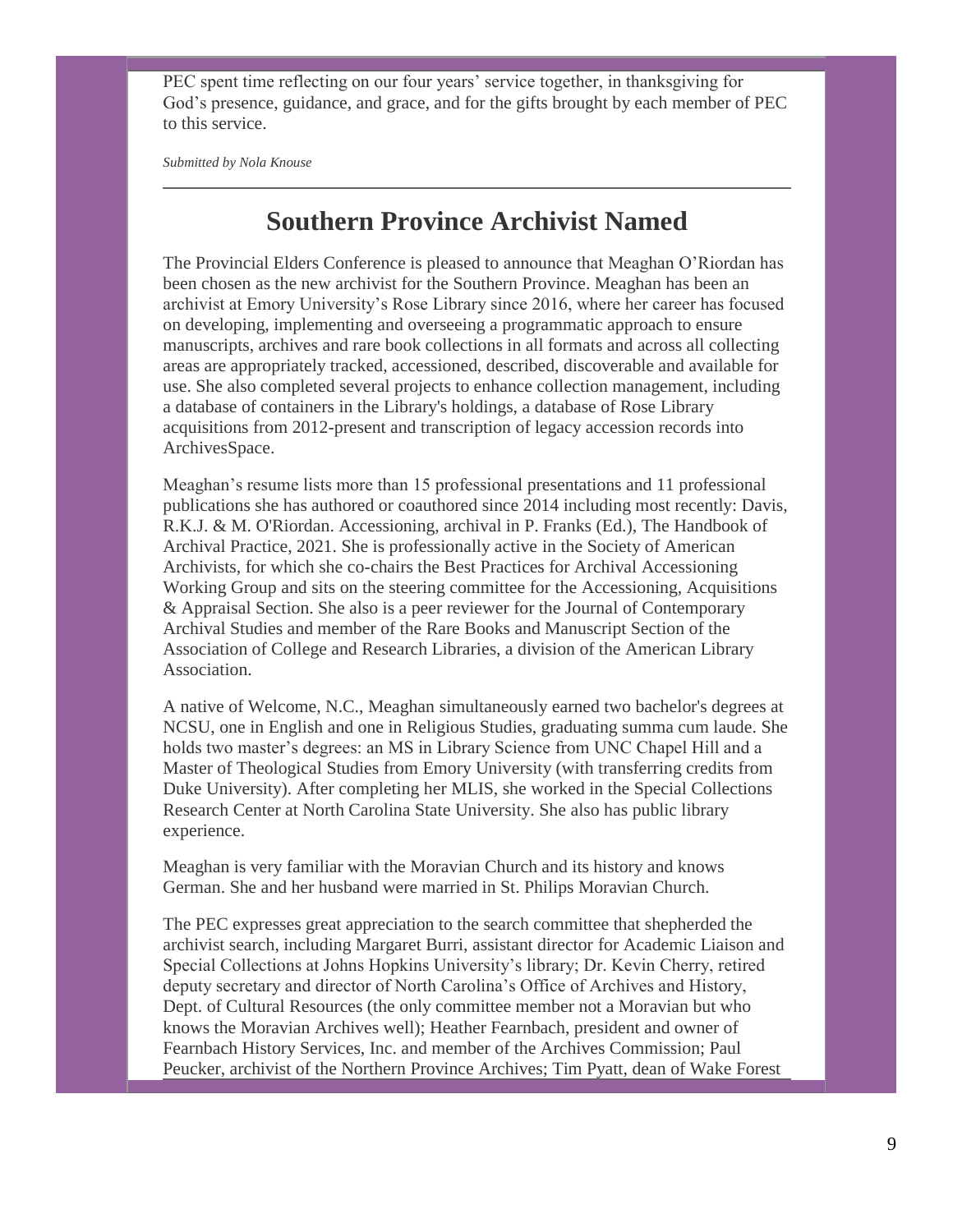University's libraries; Chris Thore, PEC president; and Peggy Carter, PEC representative on the Archives Commission.

A welcoming event will be held for Meaghan after she joins us in August.

## **New Archives Commission Members Named**

The PEC is also pleased to announce the members of the restructured Archives Commission, reported in May's Provincial Ties. The new structure includes the PEC president, to whom the archivist reports; two members who are clergy/Christian educators; two members who are laity; a representative of the Provincial Elders Conference; a representative of the Salem Congregation board; and the president of the new Friends of the Moravian Archives. Providing continuity from the previous to new commission are Heather Fearnbach, John Jackman, Karl Kapp and Paul Knouse, with Paul representing the new Friends group. Joining the new Commission is Frank Crouch, retired Dean of Moravian Seminary. Peggy Carter continues to represent the PEC until a member of the new PEC replaces her. We expect Salem Congregation to name a representative from its board soon. After the new PEC is seated, the Commission will elect a chair from its members. The PEC is grateful for the work of Toni Bigham, Zack Routh, Kirk Sanders and Madi White along with Heather, John, Karl, Paul and Peggy on the Commission during the challenging COVID years and search for a new archivist.